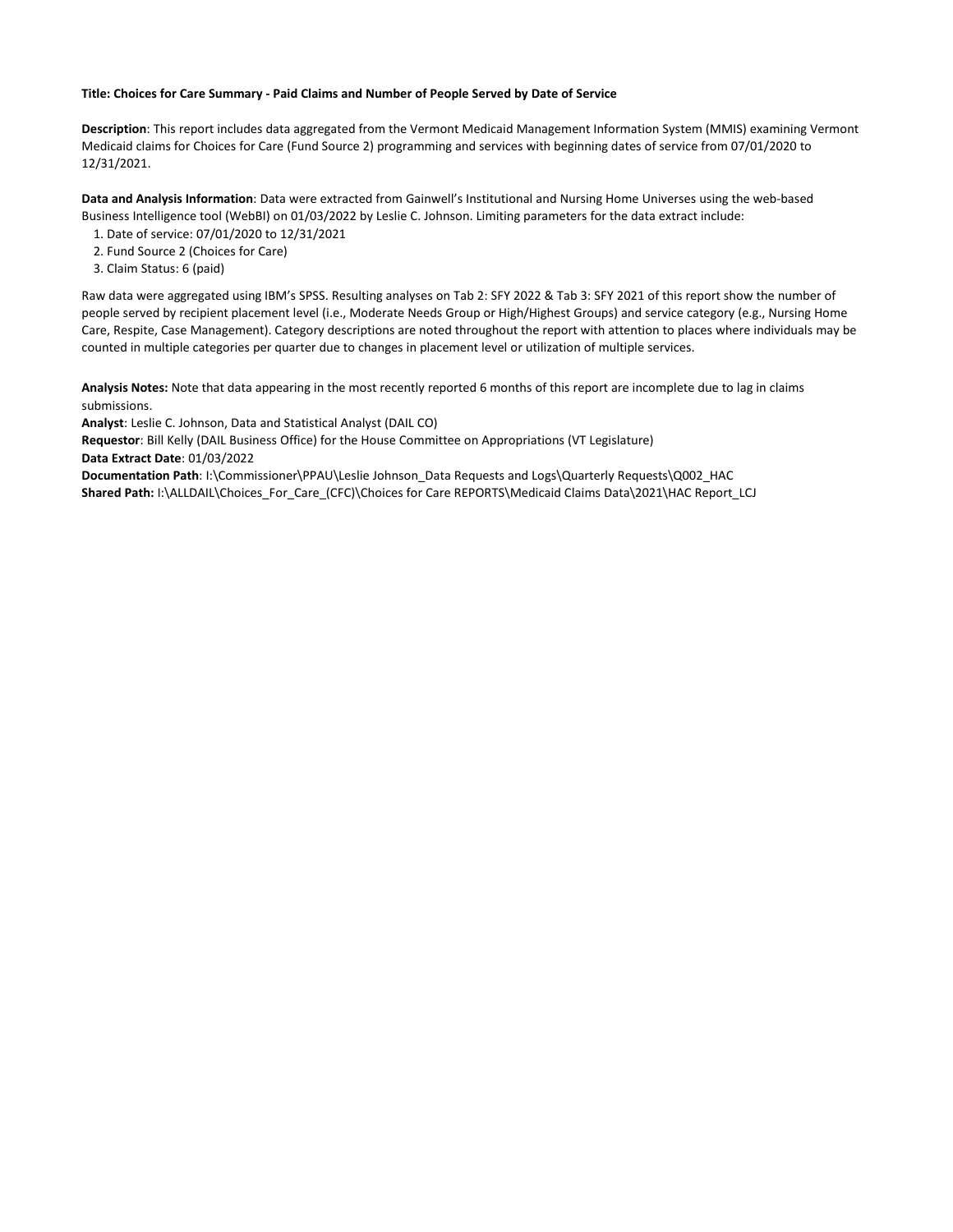**Choices for Care Summary - Paid Claims and Number of People Served by Date of Service State Fiscal Year 2022 Department of Disabilities Aging and Independent Living (DAIL)**

## **Dates of Service: 07/01/2020-12/31/2021**

**Data Source: MMIS, WebBI Gainwell Institutional and Nursing Home Universes**

| <b>Paid Claims</b>                    | QE 9/30/2021* | QE 12/31/2021* | QE 3/31/2022 | QE 6/30/2022 |
|---------------------------------------|---------------|----------------|--------------|--------------|
| <b>Paid Claims by Placement Level</b> |               |                |              |              |
| Moderate Needs Group                  | 1.037.676.91  | 627,764.96     |              |              |
| High and Highest Needs Groups         | 54,492,254.29 | 38,615,327.19  |              |              |
| Total                                 | 55,529,931.20 | 39,243,092.15  |              |              |

| <b>Paid Claims By Service Category</b>                                                  |               |               |  |
|-----------------------------------------------------------------------------------------|---------------|---------------|--|
| <b>Nursing Home</b>                                                                     | 34,442,258.00 | 22,822,658.12 |  |
| <b>Adult Day</b>                                                                        | 447,453.67    | 370,741.96    |  |
| Case Management by Home Health Agency (HHA) or Area Agency on Aging (AAA)               | 1,331,372.64  | 666,505.90    |  |
| Homemaker                                                                               | 233,654.96 \$ | 163,657.14    |  |
| Respite or Companion Care                                                               | 2,287,809.25  | 1,999,208.99  |  |
| <b>Enhanced Residential Care (ERC)</b>                                                  | 3,973,384.59  | 3,136,165.57  |  |
| Personal Care by Agency                                                                 | 7,514,568.47  | 5,455,489.00  |  |
| Personal Care by Self or Surrogate Directed                                             | 3,083,135.77  | 2,901,110.95  |  |
| <b>Flexible Choices</b>                                                                 | 1,766,918.97  | 1,445,940.36  |  |
| Miscellaneous (i.e., Assistive Devices, Emergency Response Systems, ISO, and MFP Grant) | 449,374.88 \$ | 281,614.16    |  |
| <b>Total</b>                                                                            | 55,529,931.20 | 39,243,092.15 |  |

| <b>People Served</b>                                          | QE 9/30/2021* | QE 12/31/2021* | OE 3/31/2022 | QE 6/30/2022 |
|---------------------------------------------------------------|---------------|----------------|--------------|--------------|
| People Served by Placement Level                              |               |                |              |              |
| Moderate Needs Group                                          | 1,018         | 861            |              |              |
| High and Highest Needs Groups                                 | 4,533         | 4,220          |              |              |
| Total (people may appear in more than one placement category) | 5,551         | 5,081          |              |              |
| Number of unique people served                                | 5,524         | 5,071          |              |              |

| People Served by Service Category                                                       |        |       |  |
|-----------------------------------------------------------------------------------------|--------|-------|--|
| <b>Nursing Home</b>                                                                     | 1,844  | 1,649 |  |
| Adult Day                                                                               | 166    | 154   |  |
| Case Management by Home Health Agency (HHA) or Area Agency on Aging (AAA)               | 2,836  | 2,045 |  |
| Homemaker                                                                               | 440    | 408   |  |
| Respite or Companion Care                                                               | 1,071  | 956   |  |
| <b>Enhanced Residential Care (ERC)</b>                                                  | 574    | 535   |  |
| Personal Care by Agency                                                                 | 1,020  | 951   |  |
| Personal Care by Self or Surrogate Directed                                             | 897    | 868   |  |
| <b>Flexible Choices</b>                                                                 | 600    | 480   |  |
| Miscellaneous (i.e., Assistive Devices, Emergency Response Systems, ISO, and MFP Grant) | 1,478  | 1,392 |  |
| <b>Total</b> (people may appear in more than one service category)                      | 10,926 | 9,438 |  |
| Number of unique people served                                                          | 5,524  | 5,071 |  |

\*Note that data appearing in the most recent 6 months of this report are incomplete due to lag in claims submissions